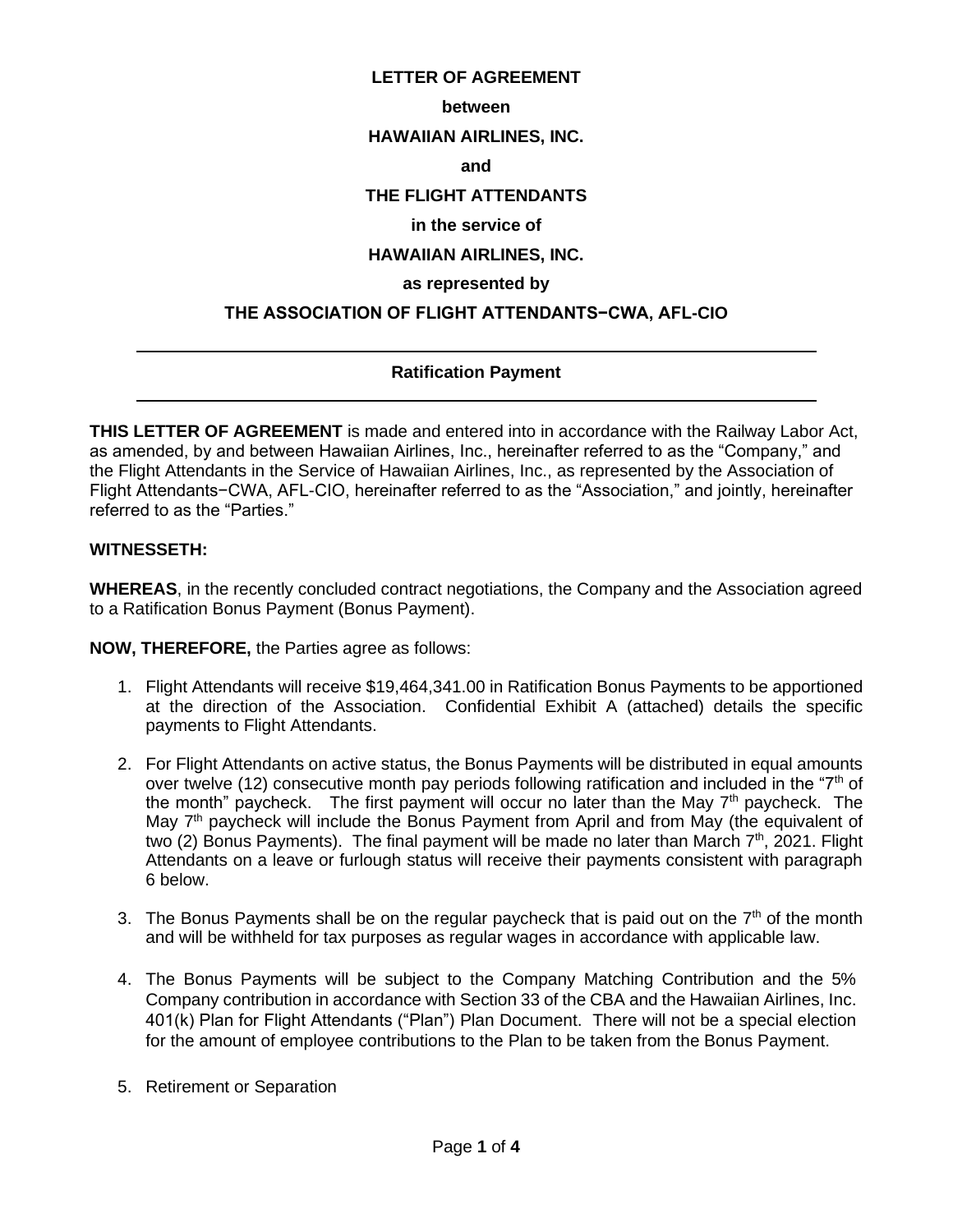If a Flight Attendant retires or separates from the Company prior to the conclusion of the twelve (12) pay-periods referenced in paragraph 2., above, she/he will be paid a lump sum for the remaining balance allocated by the Association to her/him, and all provisions of paragraphs 3. and 4. will apply.

- 6. Flight Attendants on a Leave of Absence, COVID Leave, or Voluntary Furlough
	- a. If a Flight Attendant is on a leave of absence, or if a Flight Attendant accepts a voluntary furlough or a voluntary COVID-19 "Staffing Reduction" Leave, her/his monthly Bonus Payments will be suspended until she/he returns from the voluntary furlough or COVID Leave. Once the Flight Attendant returns, the Bonus Payments will resume.
	- b. In addition to the resumption of Bonus Payments in 6.a., above, The Flight Attendant will receive a "true-up" or "make-whole" payment in the first  $7<sup>th</sup>$  of the month paycheck she/he receives following the leave or voluntary furlough. The "true-up" payment will include all the monthly Bonus Payments suspended per paragraph 6., and will be subject to the provisions of paragraphs 3. and 4., above.
- 7. Involuntary Furlough

If the Company involuntarily furloughs Flight Attendants prior to March 1, 2021, an involuntarily furloughed Flight Attendant will receive a lump sum payment of the remaining balance of her/his Ratification Bonus prior to the effective date of the furlough. Such payment will be subject to the provisions of paragraphs 3. and 4., above.

- 8. Any Flight Attendant on a leave status as of March 1, 2021, or who has not had her/his full Ratification Bonus balance paid out, will have her/his remaining Ratification Bonus balance paid out, subject to the provisions of paragraphs 3. and 4. above, prior to March  $7<sup>th</sup>$ , 2021.
- 9. Ratification Bonus Calculation Formula
	- a. The Ratification Bonus will be calculated using the following formula:
		- i. Calculate the total 401(k)-eligible income (net of profit sharing and bonus scorecard payments) for calendar years 2017, 2018, and 2019. Exhibit B (attached) describes the pay codes utilized in this calculation.
		- ii. Divide the total in a., above, by 3 to determine average salary.
		- iii. 19.9% of the average in b., above, will determine the bonus amount.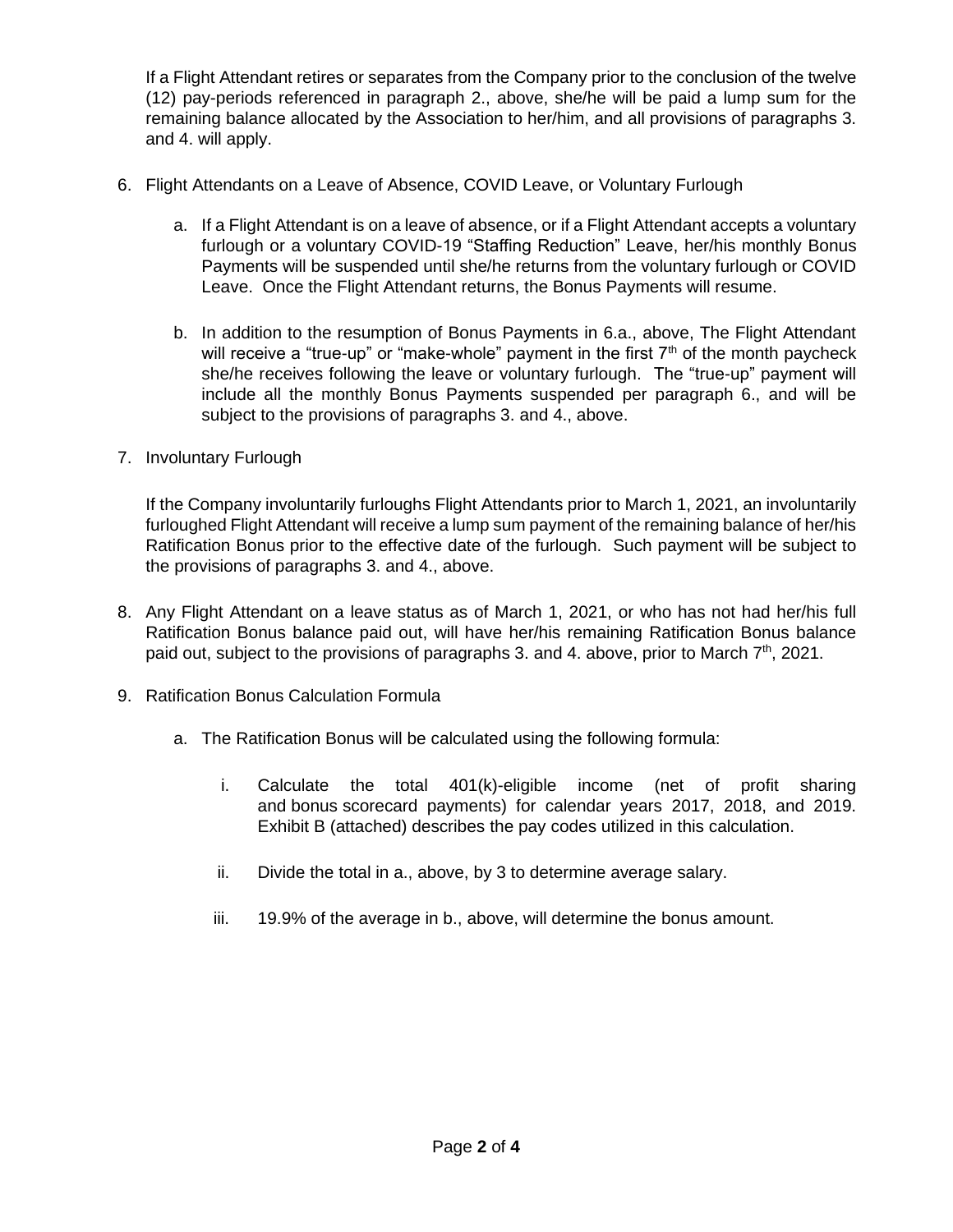| Total 401(k)-eligible income<br>(minus profit sharing/bonus scorecard payments)<br>for 2017, 2018, 2019 | <b>Average Salary</b><br>Ξ |  |
|---------------------------------------------------------------------------------------------------------|----------------------------|--|
| 3 years                                                                                                 |                            |  |
| Average Salary x 19.9% = A Flight Attendant's Total Bonus Amount                                        |                            |  |

- b. Minimum bonus payment Notwithstanding the calculation in a., above, minimum bonus payments will be as follows:
	- i. Flight Attendants who did not have sufficient seniority to vote in the Tentative Agreement election will receive a bonus of \$500.
	- ii. Flight Attendants who did have sufficient seniority to vote in the Tentative Agreement election will receive a bonus payment of no less than \$1,000 regardless of the result of the bonus calculation in a., above.
- 10. Individual payment amounts calculated by the Association, using data supplied by the Company, consistent with the formula and paragraph 9. above, are listed in Confidential Exhibit A. Any Flight Attendant not listed in Exhibit A, regardless of her/his employment status on April 3, 2020, is not entitled to a ratification bonus.
- 11.The Company will provide each Flight Attendant with a report detailing the calculation for her/his ratification bonus and the amount of the monthly payments consistent with Exhibit C. (Individual Payment Letter).

IN WITNESS WHEREOF, the parties hereto have adopted and executed this Letter of Agreement this 18th day of March, 2020.

\_\_\_\_\_\_\_\_\_\_\_\_\_\_\_\_\_\_\_\_\_\_\_\_\_\_\_\_\_\_\_\_\_\_ \_\_\_\_\_\_\_\_\_\_\_\_\_\_\_\_\_\_\_\_\_\_\_\_\_\_\_\_\_\_\_\_

\_\_\_\_\_\_\_\_\_\_\_\_\_\_\_\_\_\_\_\_\_\_\_\_\_\_\_\_\_\_\_\_\_\_ \_\_\_\_\_\_\_\_\_\_\_\_\_\_\_\_\_\_\_\_\_\_\_\_\_\_\_\_\_\_\_\_

For the ASSOCIATION OF FLIGHT ATTENDANTS For HAWAIIAN AIRLINES

Sara Nelson **Gara Access 1986** Justin Doane

International President **Vice President**, Labor Relations

Sharon Soper **Robin Sparling** 

MEC President **MEC** President **Vice President**, In-Flight Services